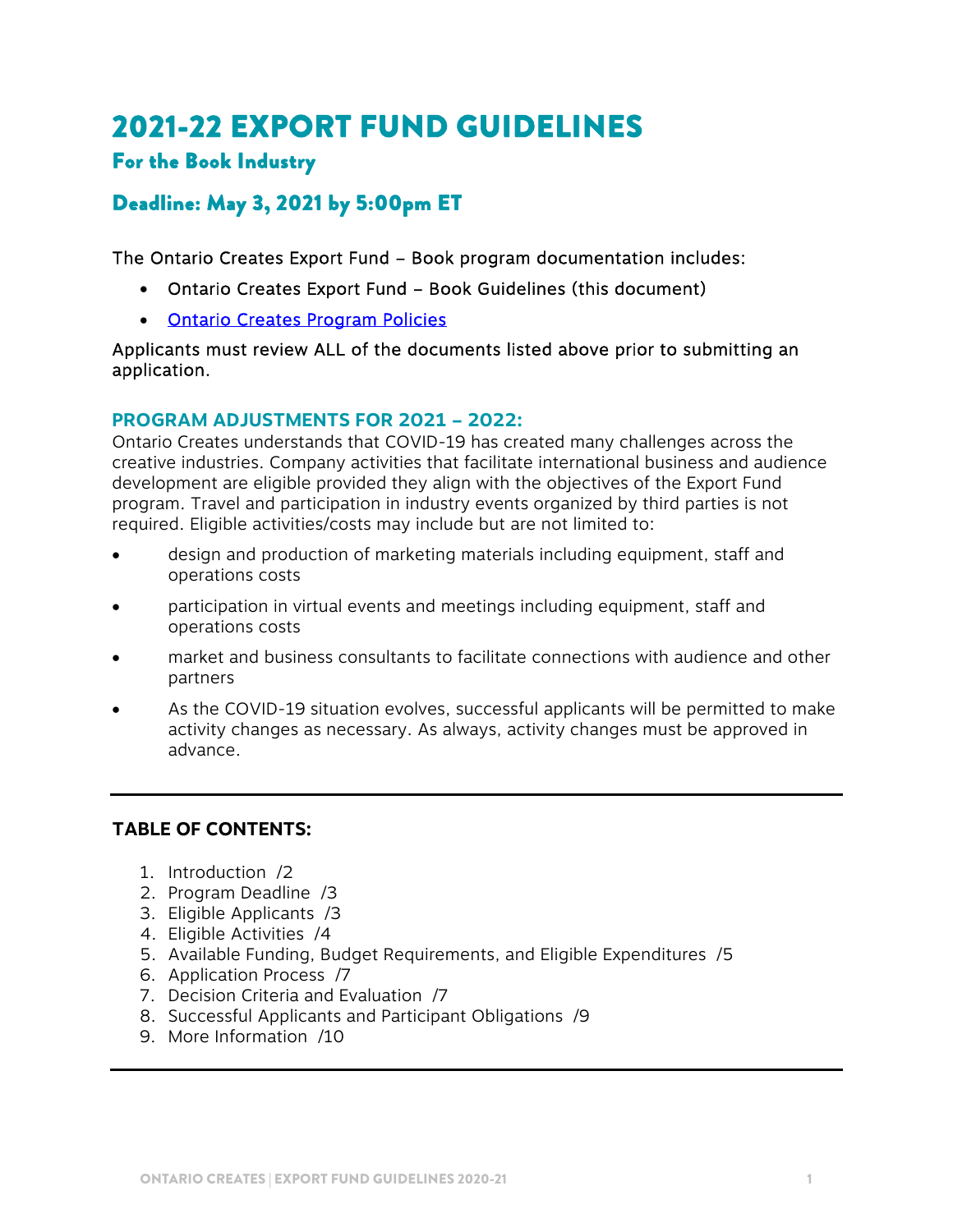#### 1. Introduction

 $\overline{a}$ 

The Ontario Creates Export Fund will provide eligible Ontario companies with funding to participate in export development activities that correspond to a strategy for company growth. These activities must produce measurable business development results (sales, pre-sales, financing, licensing and/or publishing deals, etc.) for the participating company. The proposed export development plan must support the company's content creation and exploitation activities in relation to a slate or catalogue of titles. Primary activities supported are market event attendance and targeted sales trips that support the strategy.

The Fund will cover up to 50% (at a maximum of \$15,000) of a participating company's eligible expenses to engage in export development activities between August 1, 2021 and August 31, 2022 as part of a comprehensive export development plan.

This program welcomes cross-sector opportunities and will support export development plans that include non-traditional markets outside of the applicant company's industry. For example: a book publisher attending an event for the film industry in order to pursue rights sales.

Ontario Creates values and supports diversity and gender parity at all levels and business roles within creative industries. We acknowledge that many communities continue to face systemic barriers, preventing them from participating meaningfully in these industries. Ontario Creates applies a lens of diversity, equity, and inclusion to the evaluation criteria for this program, and directs jury members to do the same. Applicants proposing projects/activities that support, reflect, and strengthen diversity and gender parity in Ontario are expected to tangibly demonstrate a genuine and sustained commitment to these equity-seeking communities.<sup>1</sup> Ontario Creates encourages applications from companies that are led by BIPOC (Black, Indigenous, or People of Colour) or Francophone individuals and applicants that otherwise meet the provincial definition of diversity. $2^{\circ}$ 

<sup>&</sup>lt;sup>1</sup> Equity seeking communities are those that face significant collective challenges in participating in society. This marginalization may be caused by, but not limited to, attitudinal, historic, social and environmental barriers based on age, ethnicity, disability, economic status, gender, nationality, race, sexual orientation and transgender status. Equity-seeking communities identify barriers to equal access, opportunities and resources due to disadvantage and discrimination and actively seek social justice and reparation.

 $2$  The provincial definition of diversity states: the dimensions of diversity include, but are not limited to: ancestry, culture, ethnicity, gender identity, gender expression, language, physical and intellectual ability, race, religion (creed), sex, sexual orientation and socioeconomic status.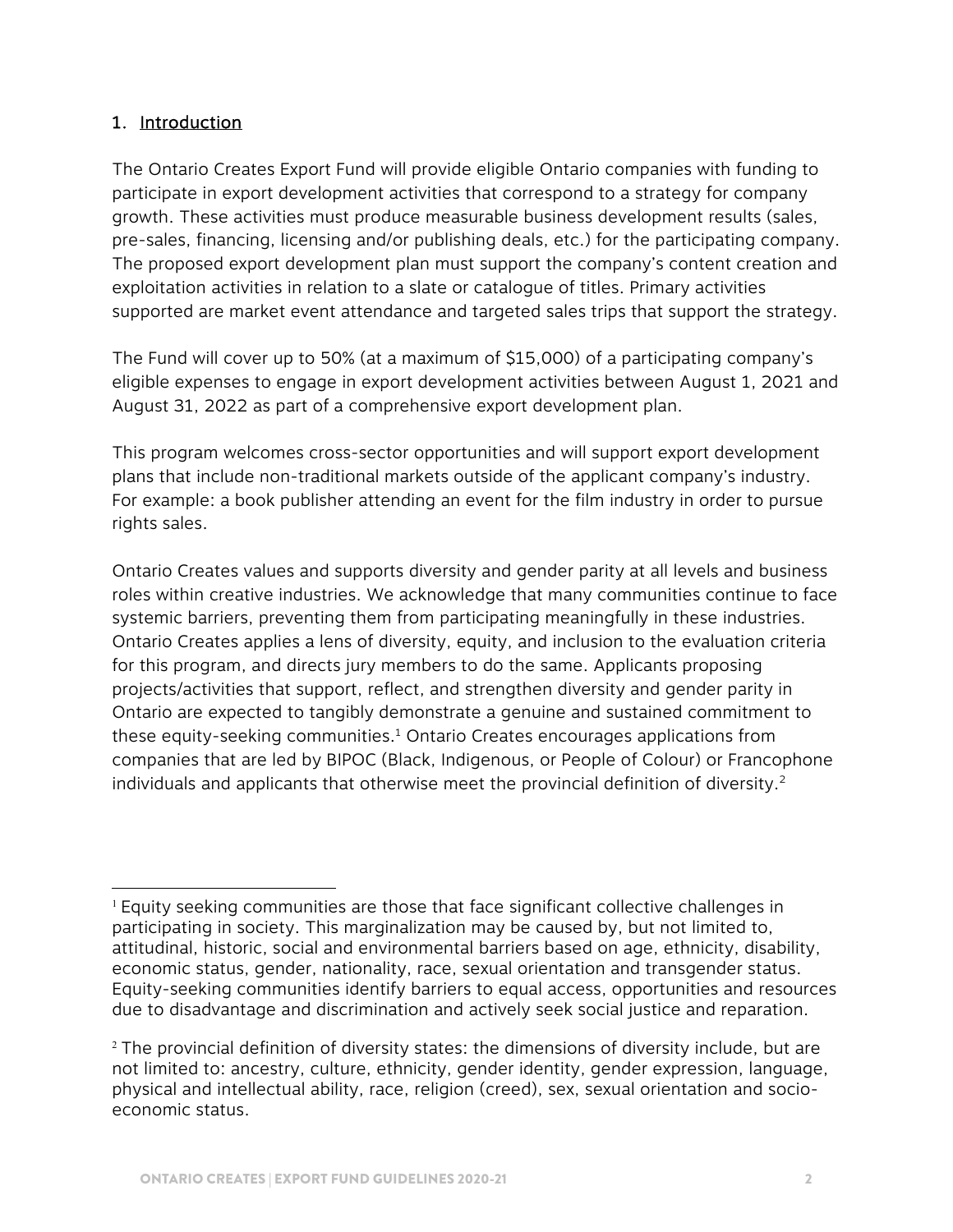Ontario Creates is committed to fostering respectful workplaces in all sectors and companies we support. Please see **Business Policies** for more details, including required respectful workplace Applicant Affidavit.

Ontario Creates welcomes applications from people with disabilities, people who are deaf, and people who have barriers to accessing technology. If you would like to request an alternative process or format for submitting an application please contact the relevant Program Consultant a minimum of four weeks before the deadline.

### 2. Program Deadline

The deadline for complete submission is Monday, May 3, 2021 at 5:00 pm ET, through the Online Application Portal. Applications and documentation received after this deadline will not be considered.

Decisions will be communicated to applicants in July 2021.

## 3. Eligible Applicants

This program is open to export-ready book publishers. Companies must:

- be Ontario-based and Canadian-controlled;
- be incorporated;
- be a private sector, for-profit company; however, Ontario Creates will consider the eligibility of a not-for-profit publisher application if the publisher is able to provide a good business case as to how/why attendance at the particular events is critical to the planned strategic growth of the company, and that the events will result in measurable business growth that can be quantified as anticipated \$ results.
- have been in operation in Ontario for at least one year;
- have minimum sales revenues from Canadian-authored titles of \$20,000;
- derive more than 50% of their total sales revenues for the Company from book sales;
- have at least 50% of their titles written by authors who are neither shareholders nor owners of the publishing firm;
- have a minimum of 6 Canadian-authored titles in print, and have at least 2 books currently signed and/or in production; and
- have an export development plan for a number of book titles/series or projects with defined, achievable and measurable business development goals.

Ontario Creates will only accept one application per company or associated company per fiscal year. Up to three representatives per company, per activity will be considered. At least one of the participating representatives at each activity must be a decision maker at the executive level within the applicant company. Companies are advised to choose the individual(s) best suited to take advantage of this opportunity.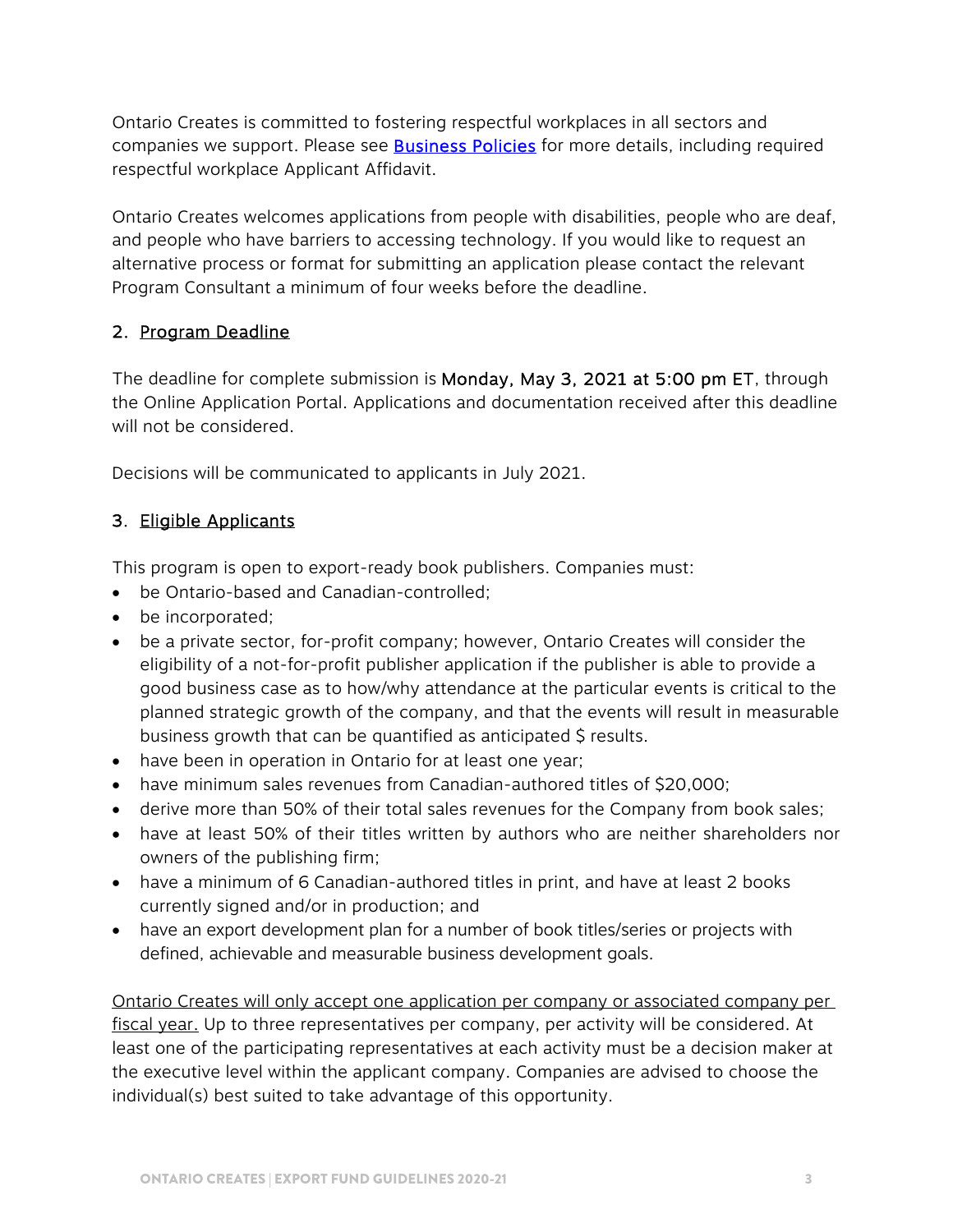Company Representatives must:

- be Canadian citizens or landed immigrants / permanent residents;
- be Ontario residents:
- ideally be working full time with the applicant company (sales agents, external consultants, etc. are ineligible). However, Ontario Creates will consider, on an exception basis, providing support for a senior, long-term, part-time employee who has the authority to make key decisions for the publishing company. If this is relevant for your company, please contact the Program Consultant in advance of your application to determine if the exception will be allowed.

#### 4. Eligible Activities

Eligible export development activities include attendance at key industry markets and events, planned sales trips to key territories to meet with identified leads and participation in trade missions organized by industry associations and government agencies. Proposed activities must take place outside of Canada.

Examples of approved international fairs include, but are not limited to: Frankfurt Book Fair, Guadalajara Book Fair, London Book Fair, Bologna Children's Book Fair, and Book Expo America.

Applicants are welcome to include events that are not listed above in their export development plan provided the purpose for attending these events is to pursue business development opportunities. Travel that is primarily for professional development, training, to participate as a speaker, receive an award, etc. will not be supported through this program.

Publishers are reminded that markets and fairs applied for under the Ontario Creates Book Fund are not eligible to receive support under the Export Fund.

While companies are strongly encouraged to submit carefully considered, realistic and well-researched export development plans for the period covered by the Ontario Creates Export Fund, Ontario Creates is open to adjustments to a participating company's activities as required due to external pressures and unforeseen circumstances. All changes must be reasonable and will require notification and pre-approval by Ontario Creates prior to the change. Any changes, including attending additional activities, that are not approved by Ontario Creates in advance of traveling dates may not be accepted and may result in a reduction of the amount of support provided to the participating company.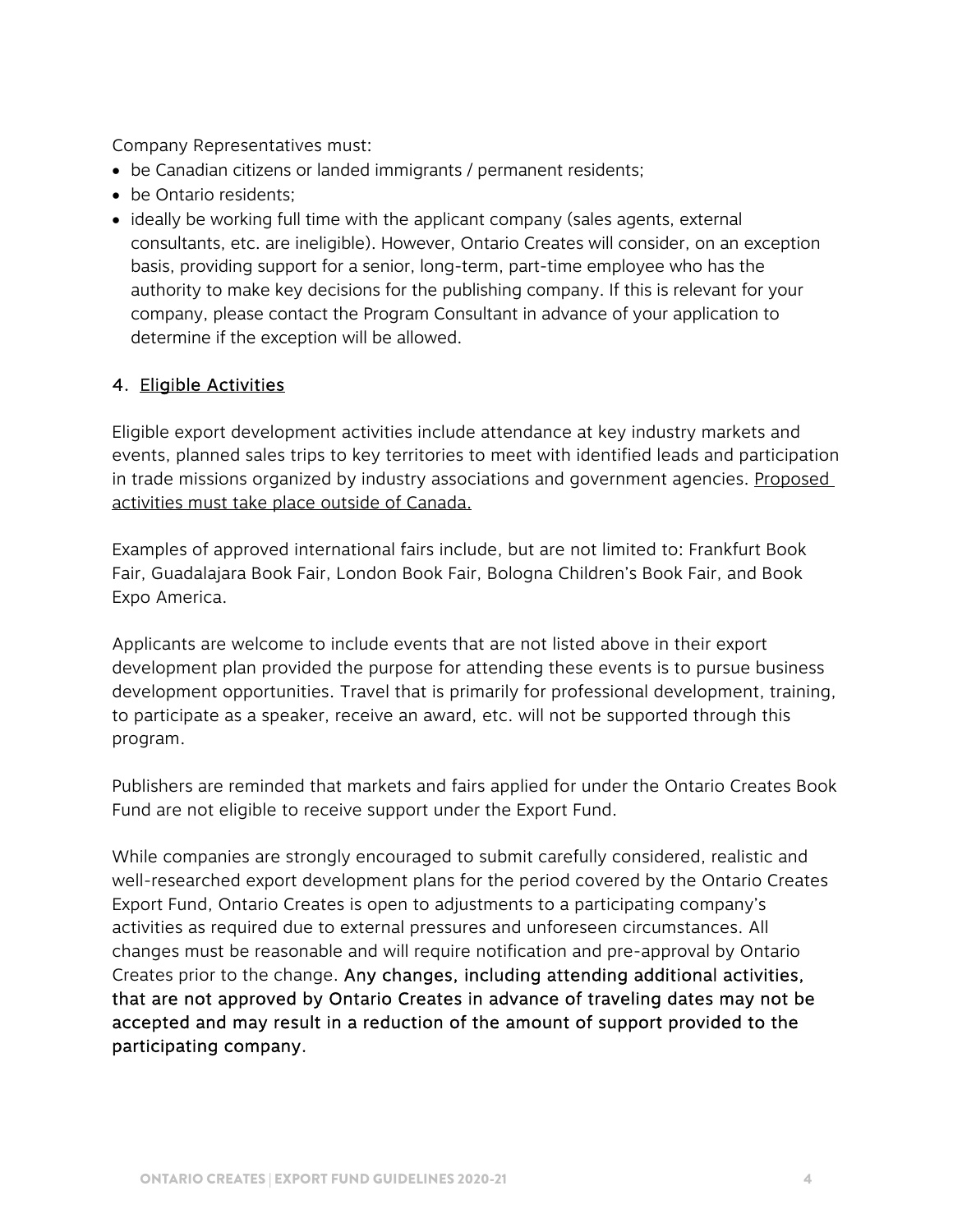Successful recipients will be permitted up to two activity changes with prior Ontario Creates approval over the course of the cycle for which the Export Fund applies. Prior to undertaking a new activity (an activity which is not listed as an activity under the original Export Fund application), recipients must notify Ontario Creates of the activity change through the OAP by uploading a **Change of Activity Form** available on the Ontario Creates website along with a revised budget for the year that includes the costs associated with the new activity(ies).

Ontario Creates reserves the right to only relate to a portion of the export development plan submitted by the applicant company.

### 5. Available Funding, Budget Requirements and Eligible Expenditures

### Available Funding

Publishers may apply for the following maximum levels of funding, based on eligible sales revenue:

- Publishers having sales revenues from Canadian-authored titles over \$400,000 may apply for up to \$15,000 capped at 50% of the total costs for all activities.
- Publishers having sales revenues from Canadian-authored titles between \$20,000 - \$400,000 may apply for up to \$6,000 capped at 50% of the total costs for all activities.

### Budget Requirements and Eligible Expenditures

Companies must complete the **Budget Template** summarizing all eligible expenses including:

- *Market Costs* Including registration and booth/exhibitor expenses.
- *Travel Costs*  Including flight and local transportation. Air travel should be budgeted at economy rates and should reflect the costs of booking at least 30 days in advance of travel.
- *Accommodation Costs* Hotel expenses should be at moderate per night rates and should reflect the average for the travel destination/activity. Ontario Creates will relate to accommodation expenses for a maximum of three days on either side of an event provided the purpose for extending the stay is to pursue business development activities. Approval at the application stage is required.
	- o Travel and Accommodation Costs must be at reasonable rates. Ontario Creates will determine reasonableness by reviewing available travel information and comparing the applicant's budgeted costs for airfare and accommodation expenses in relation to the average cost submitted by other Export Fund applicants attending the same market/activity. If actual travel expenses submitted in the application and/or final cost report are higher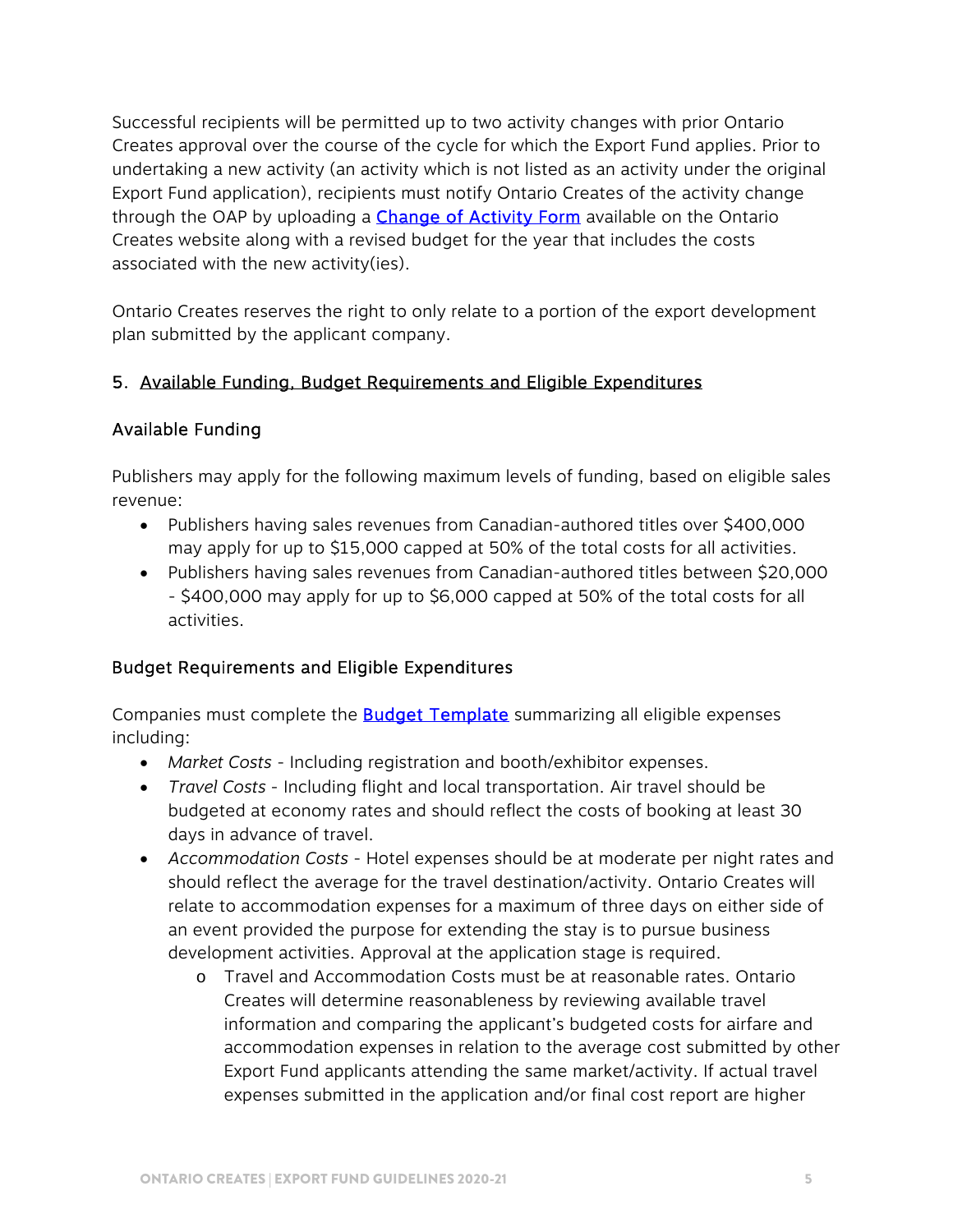than an economy rate (due to last minute booking or representative's choice to fly other than economy class) the Export Fund will only support up to 50% of what an economy fare booked 30 days in advance would cost to fly to that destination. The same practice will apply to accommodation expenses. Ontario Creates will only support up to 50% of reasonable rates and reserves the right to adjust its support for any out-of-scale budgeted expenses submitted in the application budget and/or the final cost report regardless of applicant's actual expenses.

- *Per Diems* Capped at \$100/day (CDN), Including daily meals and incidentals. Ontario Creates will relate to per diem expenses for a maximum of three days on either side of an event provided the purpose for extending the stay is to pursue business development activities. Approval at the application stage is required.
- *Marketing Materials* Including design, production and shipping material specifically created for the proposed activities. Acceptable marketing materials include activity-specific printed catalogs, event program advertisements, post cards, flyers/one sheets, product samples and demos. Ontario Creates will consider author attendance at events as an approved cost within the Marketing Materials budget line. Publishers should also note that the strategic initiative Ontario Creates Ontario Authors on Tour Support (OATS) provides support specifically for authors to tour for readings and events. OATS will be delivered through the Ontario Creates Book Fund.

For budgeting purposes, Ontario Creates will cover arrival the day prior to and departure the day after an event. Any additional time at an event must be addressed in the application and a rationale provided. Expenses for extended stays over weekends will not be eligible.

#### Ineligible Costs

While companies may incur additional expenses that do not correspond with the categories above, these costs should not be included in the budget. The amount of the Ontario Creates contribution will be based only on the eligible expenses listed above. Expenses that are considered ineligible for the purpose of this program include:

- hospitality and entertainment costs;
- core business costs such as design and printing of business cards and standard catalogs;
- communications costs such as, mobile phone rental and fees, long distance fees, etc.;
- costs associated with ineligible company representatives and additional representatives over and above the cap for this program;
- individual travel insurance related to business travel; and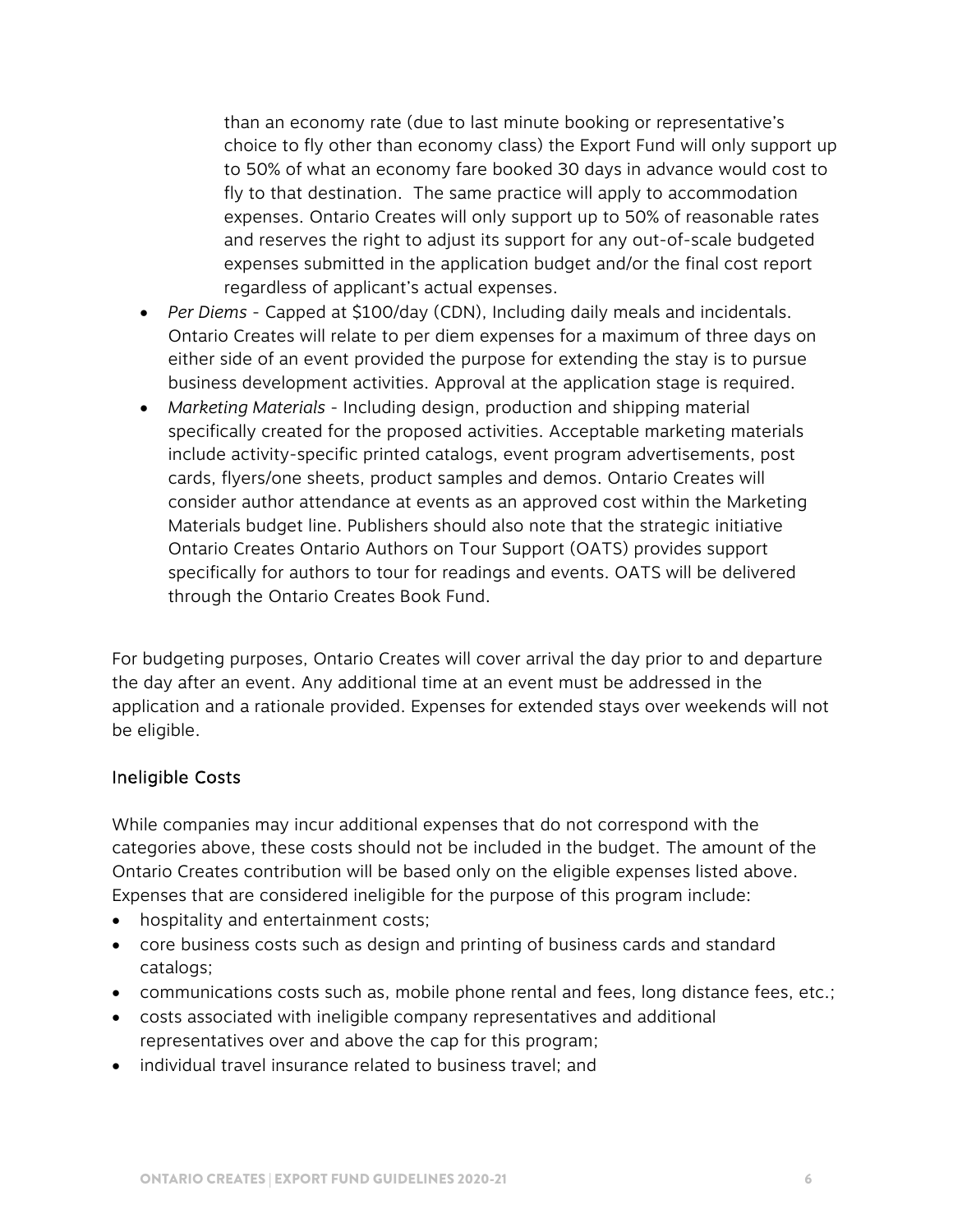Additional support – Costs covered in full or in part by a third party such as a festival or market place (e.g., registration, accommodation, airfare) are not eligible for inclusion in the Ontario Creates Export Fund budget. The balance of uncovered costs, if any, will be considered as an eligible expenditure.

In addition, applicant companies that are receiving support for a specific activity through another Ontario Creates program are not eligible to receive additional support through the Fund for the same activity.

Companies are advised that if they are participating in activities that are supported by federal government agencies, regional or municipal funding bodies or other third party organizations, expenses financed by those organizations may not be eligible for inclusion in the Ontario Creates Export Fund budget. If you are unsure of how your participation in such activities affects your export budget, please contact the program consultant for clarification.

All eligible expenses included in the budget must be reasonable and appropriate in the opinion of Ontario Creates. A final cost report is required on conclusion of the program and significant deviations from the approved budget may be disallowed. Ontario Creates reserves the right to request changes to the budget submitted by the applicant company as part of their application to conform to the above guidelines.

### 6. Application Process

Applicants must submit their applications electronically through the Online Application Portal (OAP) at [https://apply.ontariocreates.ca/. A](https://apply.ontariocreates.ca/) complete list of required application materials is outlined in the application form on the OAP.

The Ontario Creates Export Fund deadline is outlined in Section 1. One deadline for the Book industry is currently planned for export development activities between August 1, 2021 and August 31, 2022.

### 7. Decision Criteria and Evaluation

Ontario Creates applies a lens of diversity, equity, and inclusion to the evaluation criteria for this program, and directs jury members to do the same. Applicants proposing projects/activities that support and reflect diversity are expected to tangibly demonstrate a genuine and sustained commitment to these equity-seeking communities. Ontario Creates may identify particular underrepresented communities within a particular sector. The provincial definition of diversity states: the dimensions of diversity include, but are not limited to: ancestry, culture, ethnicity, gender identity, gender expression, language,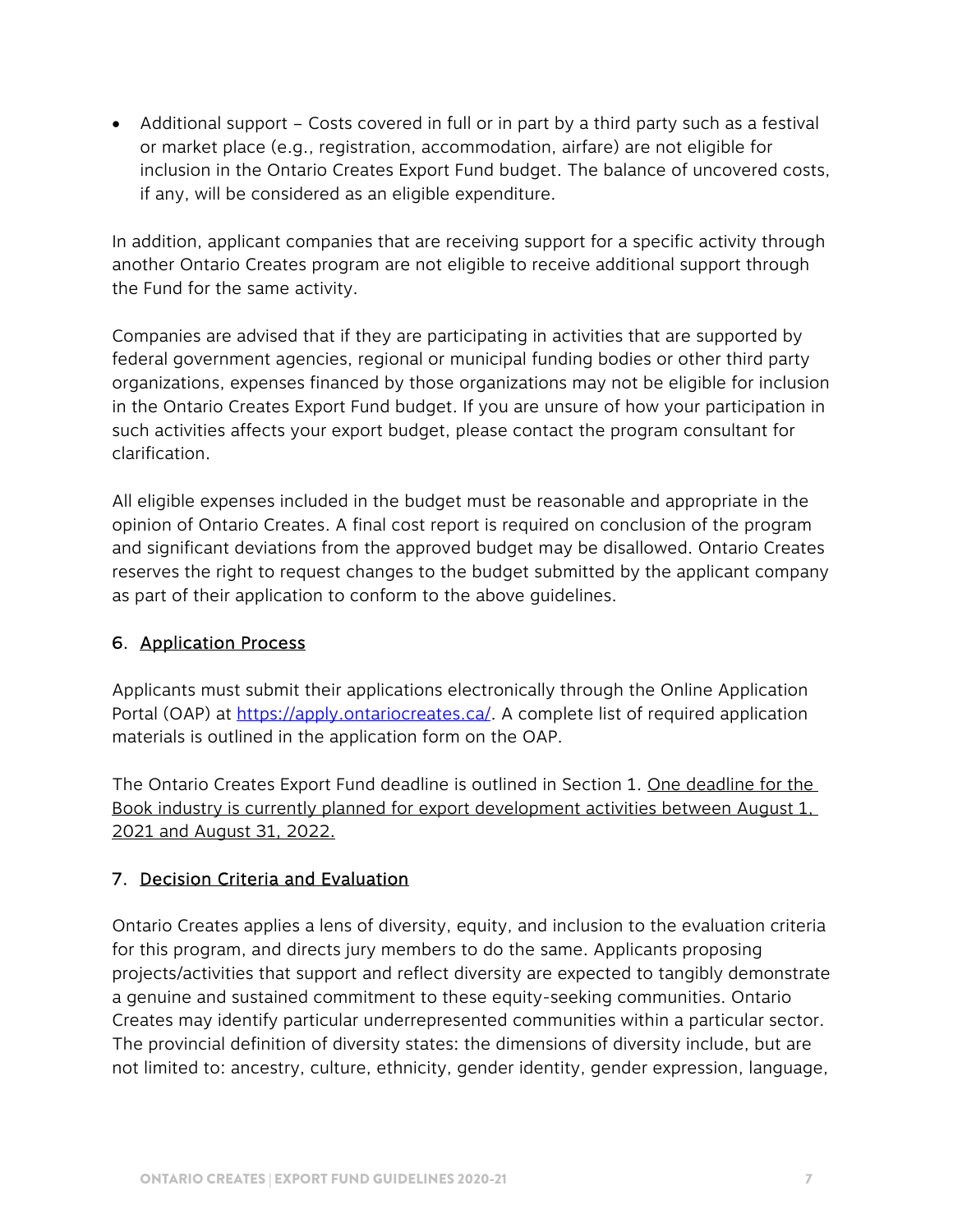physical and intellectual ability, race, religion (creed), sex, sexual orientation and socioeconomic status.

Specifically the applications will be assessed on the following criteria and relative weightings:

| Company background and track record*:                                           | 30% |
|---------------------------------------------------------------------------------|-----|
| Clear explanation of previous industry experience, participation in             |     |
| international markets, critical and commercial successes                        |     |
| Summary of previous participation in Ontario Creates programs<br>$\bullet$      |     |
| Information about the company, including diversity among<br>$\bullet$           |     |
| senior leadership, staff, or contract employees, particularly                   |     |
| underrepresented communities within the book industry                           |     |
| Explanation of company policies and/or activities that support                  |     |
| diversity, equity and inclusion                                                 |     |
| Objectives and plan:                                                            | 20% |
| Detailed outline of the company's proposed export development<br>$\bullet$      |     |
| activities and how the overall plan relates to the company's short-             |     |
| term and long-term business objectives                                          |     |
| Well-defined descriptions for individual activities or markets;                 |     |
| applicants may include other marketing materials which help define              |     |
| the project description                                                         |     |
| Reasonable and detailed budget                                                  |     |
|                                                                                 |     |
| Thoughtful consultation, collaboration, and participation of                    |     |
| equity-seeking communities, particularly underrepresented                       |     |
| communities in the book industry                                                |     |
| Outcomes and impact:                                                            | 20% |
| Clearly stated and supported<br>$\bullet$                                       |     |
| Tangible, measurable, and achievable                                            |     |
| Quantitative and qualitative                                                    |     |
| Suitability of activities:                                                      | 15% |
| Clear explanation of the activities' potential to advance business<br>$\bullet$ |     |
| development goals, growth, and profitability for the company                    |     |
| Culturally appropriate initiatives to engage with equity-seeking                |     |
| communities                                                                     |     |
| Suitability of products:                                                        | 15% |
| Well-defined description of all products/projects in the company's<br>$\bullet$ |     |
| slate including: project description, target markets and current                |     |
| status                                                                          |     |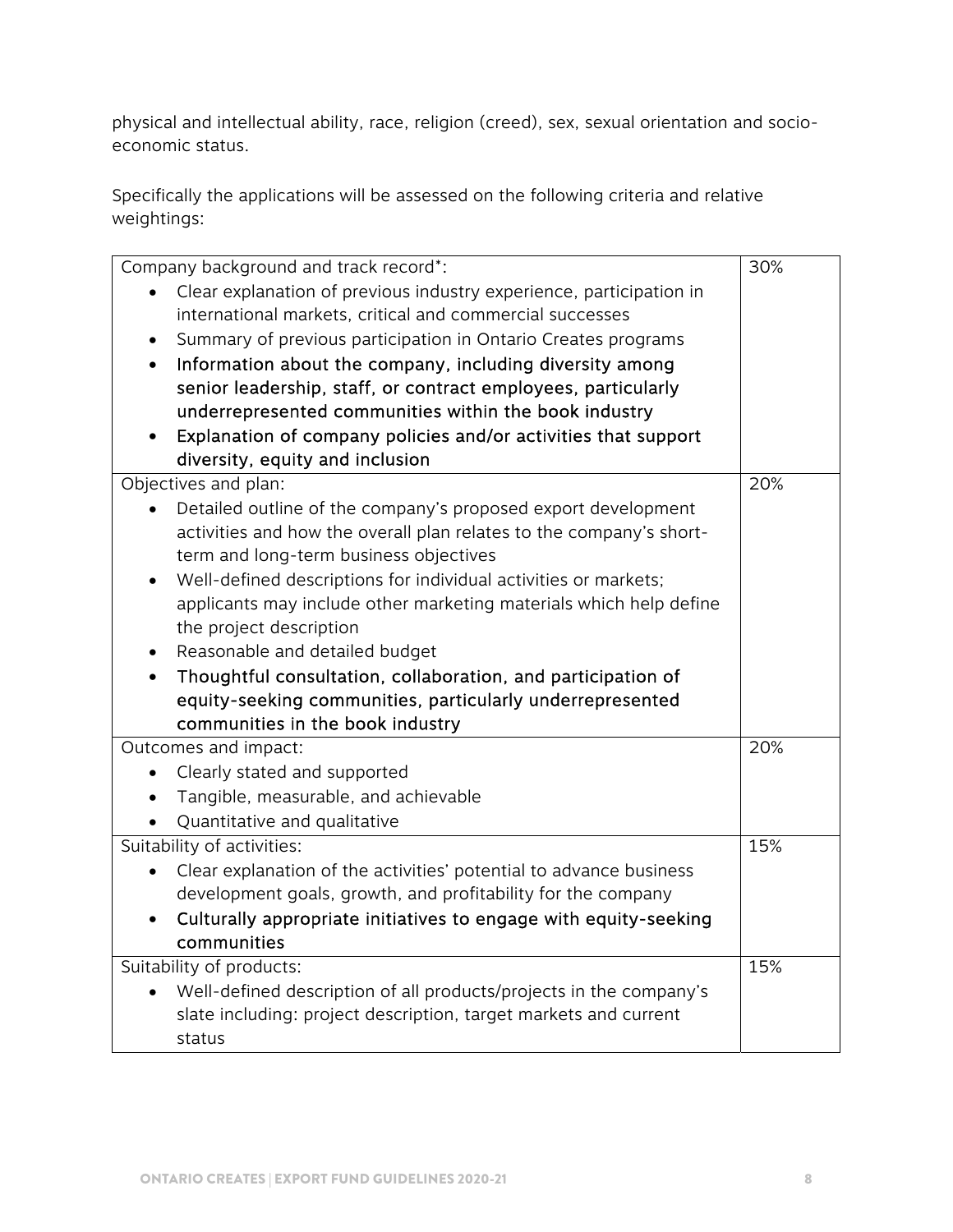\* Track record and profile includes an assessment of a company's ability to accurately budget for similar activities. The Ontario Creates contribution may be reduced accordingly.

#### Examples for Business Development Outcomes

Ontario Creates will give priority to quantitative business development result projections in selecting participants and measuring the success of this program. These metrics are used when selecting participants and in measuring the success of the program.

- Quantitative Metrics: May include dollar value of anticipated rights sales; dollar value of anticipated sales of finished products; dollar value of anticipated distribution agreement.
- Qualitative Metrics: May include descriptions of results such as the development of relationships and partnerships for future business, planned meetings and contacts, and media coverage and publicity for project/company, etc.

Applications will be reviewed and evaluated by Ontario Creates staff. This is a competitive process and only those applications that best meet the requirements of the program will be accepted. Failure to achieve targeted results in previously funded cycles may be taken into account in funding decisions. Previous successful applications to the Export Fund do not guarantee continued funding. Consistent underspends in previous cycles of the program may results in applicants receiving an amount lower than their request.

### 8. Successful Applicants and Participant Obligations

Successful applicants will receive funding during the course of their activities, triggered by pre-determined deliverables as follows:

- 60% on execution of the Ontario Creates agreement;
- 40% on delivery of a satisfactory final report and all deliverables outlined in the agreement

Participating companies are responsible for making all arrangements for travel, registration and accommodation as required by the export development plan outlined in their application package.

- Payments The payment schedule will be determined by a company's schedule of export development activities. Payments will be tied to reporting requirements which include delivery of an interim report at approximately the halfway point and a final report on conclusion of the program.
- Reporting Interim, final and follow-up reports must include an assessment of business development results to date and a comparison of actual results with those proposed in the participating company's application package. Further report